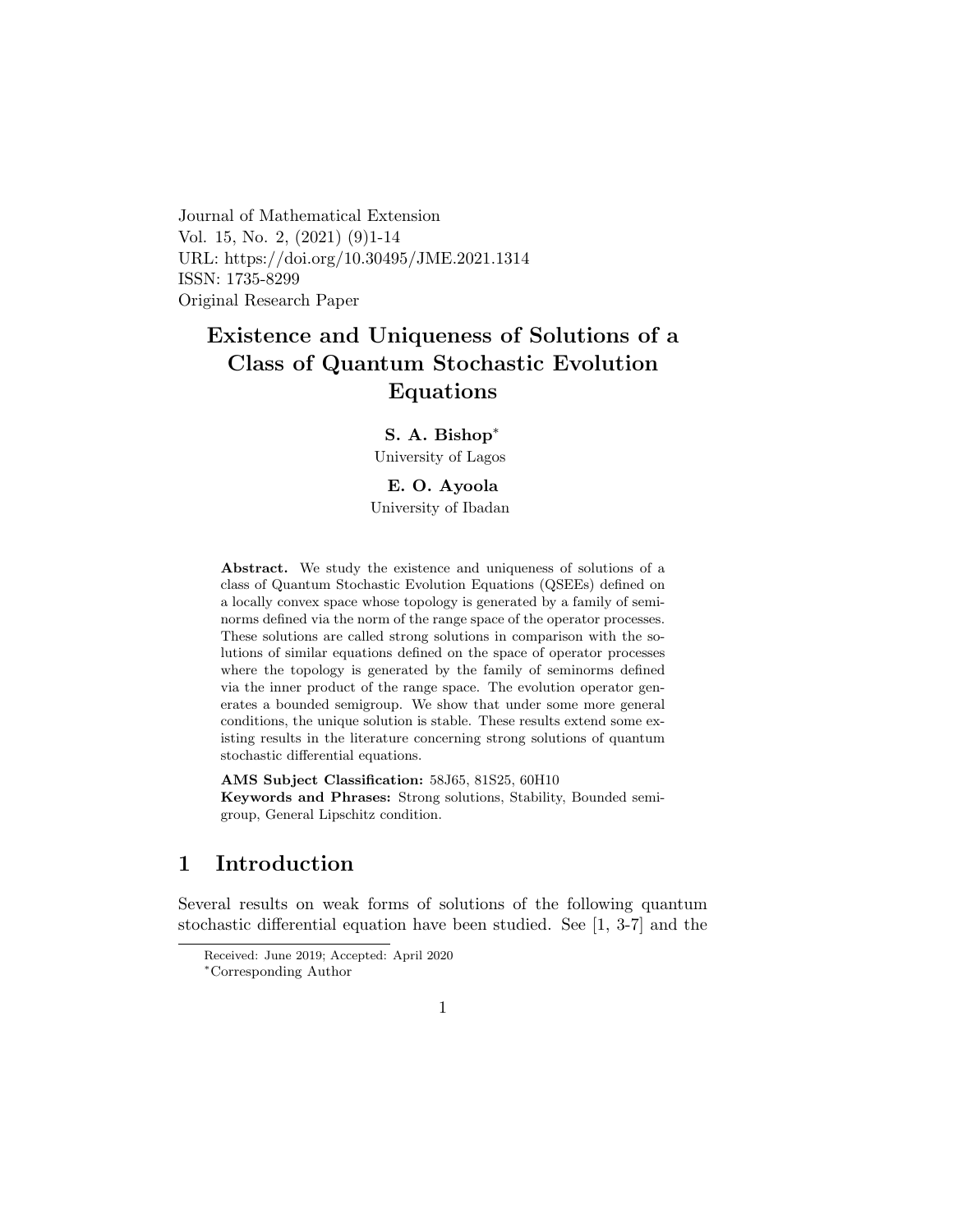references therein. The motivations for studying this class of equations have been discussed in the references.

$$
dz(t) = U(t, z(t))d \wedge_{\pi} (t) + V(t, z(t))dA_g(t)
$$
  
+
$$
W(t, z(t))dA_f + (t) + H(t, z(t))dt,
$$
  

$$
z(t_0) = z_0, t \in I = [t_0, T]
$$
 (1)

In Eq. (1), the coefficients U, V, W, and H lie in a certain class of stochastic processes defined in [1], while the gauge, creation, annihilation processes  $\Lambda_{\Pi}, A_{f+}, A_g$  and the Lebesgue measure t are well defined in [2] and the references therein.  $z \in \tilde{\mathcal{B}}$  is a locally convex space.

Quantum stochastic differential equation (QSDE) (1) is understood in the framework of the Hudson and Parthasarathy [9] quantum stochastic calculus. It has found applications in many physical systems, especially those that have to do with quantum optics, quantum measure theory, quantum open systems and quantum dynamical systems (see [1-7]).

In [6], some properties of solutions of Eq. (1) were studied. Results on the existence and uniqueness of solutions of this class of equations were established in the space of the operator processes endowed with the weak topologies. In [7], quantum stochastic differential inclusions of hypermaximal monotone type were studied under some general conditions and the existence of solution of an evolution operator connected with these inclusions were established. Also, see [4] for some results on evolution inclusions where the multivalued map  $P_1$  is of hypermaximal monotone type. Further studies were carried out by [5] on properties of solution sets of quantum stochastic differential inclusions of Eq. (1) under the weak topologies. However, Ayoola in [1] investigated some existence properties on the space when endowed with the strong topology under a more general Lipschitz condition on the coefficients  $(U, V, W, H)$ . Some new results including stability results were obtained. The results in [1, 2] generalized some similar results in the classical setting. This paper is concerned with the study of the properties of solutions of an evolution equation defined on the space with the strong topology. In [3, 12] existence of mild solutions of evolution QSDEs was studied under the weak topologies. Evolution problems have found practical applications in virtually all fields of sciences. See the references [11, 13-15] for some applications of evolution problems. The results in the present work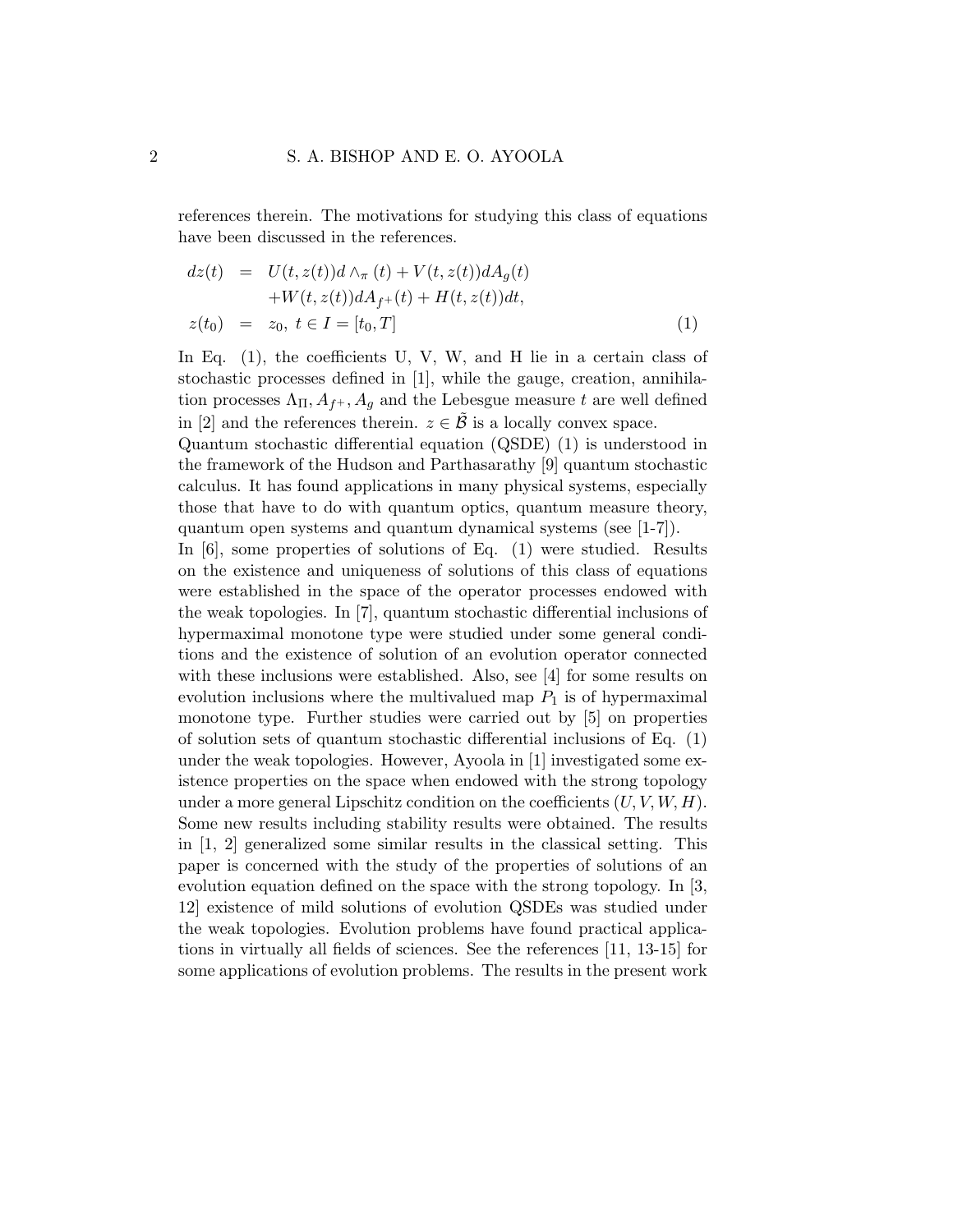extend some existing results on strong solutions of Eq. (1) and extend the solution space for which QSDE will be applicable. We will consider some applications in our subsequent work.

## 2 Preliminaries

In what follows, the following evolution equation is considered.

$$
dz(t) = A(t)z(t) + U(t, z(t))d \wedge_{\pi} (t) + V(t, z(t))dA_g(t)
$$
  
+
$$
W(t, z(t))dA_{f+}(t) + H(t, z(t))dt,
$$
  

$$
z(t_0) = z_0, t \in I
$$
 (2)

where A generates a bounded semigroup  $\{S(t): t \geq 0\}$ . For details on semigroup and their applications , see the references [8,10]. We adopt in most cases the definitions and notations of the spaces used in this paper from the references  $[1-3]$ .  $\beta$  is the completion of the topological space  $(\tilde{\mathcal{B}}, \tau)$ , and  $\tau$  is the topology generated by the family of seminorms  $||\phi||_{\xi} = ||\phi\xi||, \xi \in \mathbb{D}\otimes\mathbb{E}$ , where  $||.||$  is the norm of the space  $\mathcal{R} \otimes \Gamma(L^2_{\gamma}(\mathbb{R}_+))$ . The space  $\mathcal{B}$  is the linear space of all linear operators on  $\mathcal{R} \otimes \Gamma(L^2_\gamma(\mathbb{R}_+))$ .  $\mathbb{D}, \mathbb{E}$ , and  $\mathcal{R}$  are well defined in [1]. The notations and structures of the following spaces are from the references [1,  $2].\ \ \mathcal{R}\otimes\Gamma(L^2_\gamma(\mathbb{R}_+)),\, Ad(\tilde{\mathcal{B}})_{ac},\,L^p_{loc}(\tilde{\mathcal{B}}),\,L^2_\gamma(\mathbb{R}_+),\,L(\tilde{\mathcal{B}}),\,{\it ID}\underline{\otimes}\boldsymbol{E},\,{\rm Fin}({\it ID}\underline{\otimes}\boldsymbol{E}).$  $\mathbb{D}, \mathbb{E}$ , and  $\mathcal{R}$  is well defined in [1].

#### Definition 2.1.

(i)  $\phi: I \to \mathcal{B}$  is a stochastic process indexed by  $I = [0, T] \subseteq \mathbb{R}_+$ .

(ii) If  $\phi(t) \in \tilde{\mathcal{B}}_t$ ,  $t \in I$ , then  $\phi$  is said to be adapted and we denote the set of all such stochastic processes by  $Ad(\mathcal{B})$ .

(iii)  $\phi(t) \in Ad(\mathcal{B})_{ac}$  is said to be adapted, absolutely continuous.

(iv)  $\phi(t) \in L^p_{loc}(\tilde{\mathcal{B}})$  is said to be locally, absolutely p-integrable, where  $p\in(0,\infty).$ 

(v) Since the evolution operator A generates a bounded semigroup  $\{S(t)\}_{t\geq0}$ , for each  $t\geq0$ , there exists a constant  $M>0$  such that  $||S(t)||_{\xi} \leq M.$ 

(vi) Let  $\theta \in Fin(\mathbb{D}\otimes \mathbb{E})$  and  $z \in \mathcal{B}$  then,  $||z||_{\theta} = max_{\xi \in \theta} ||z||_{\xi}$ , where the set  $\{\Vert .\Vert_{\theta} : \theta \in \text{Fin}(D \underline{\otimes} \underline{\mathbf{F}})\}$  is a family of seminorms on  $\tilde{\mathcal{B}}$  and  $Fin(\mathbb{D}\otimes\mathbb{E})$  denote the set of all finite subsets of  $\mathbb{D}\otimes\mathbb{E}$ . Also see Definitions 2.5 and 2.6 in [2].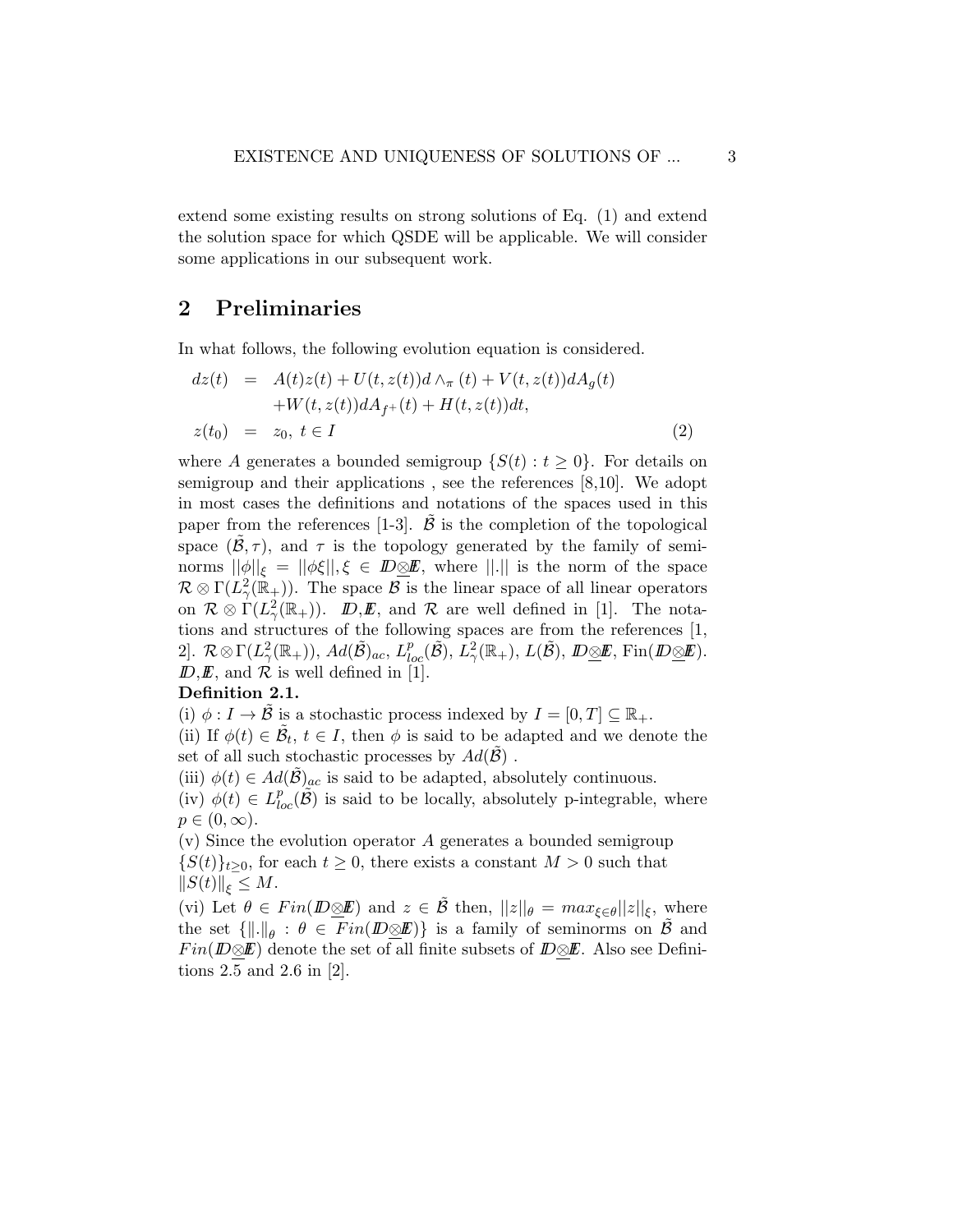#### Definition 2.2.

A stochastic process  $\phi \in L^2_{loc}(\tilde{\mathcal{B}})$  is called a strong solution of the problem  $(2)$  on  $I$  if it is absolutely continuous and satisfies

$$
\phi(t) = S(t)\phi_0 + \int_{t_0}^t S(t-s)[U(s, \phi(s))d\wedge_{\pi}(s) + V(s, \phi(s))dA_g(s) \n+ W(s, \phi(s))dA_{f^+}(s) + H(s, \phi(s))ds],
$$
\n
$$
\phi(t_0) = \phi_0, t \in I
$$
\n(3)

### Definition 2.3.

 $\Phi: I \times \tilde{\mathcal{B}} \to \tilde{\mathcal{B}}$  is Lipschitzian if

$$
\|\Phi(t,y) - \Phi(t,z)\|_{\xi} \le K_{\xi}^{\Phi}(t) \|y - z\|_{\theta_{\Phi(\xi)}}
$$

is satisfied for each  $\xi \in \mathbb{D} \otimes \mathbb{E}$ , where  $y, z \in \tilde{\mathcal{B}}, \theta \in (\mathbb{D} \otimes \mathbb{E}, Fin(\mathbb{D} \otimes \mathbb{E}))$ and  $K_{\xi}^{\Phi}: I \to (0, \infty)$  is a Lipschitz function lying in  $L^{1}_{loc}(I)$ .  $I = [0, T] \subseteq$  $\mathbb{R}_+$ .

Remark 2.4. Theorem 2.2 and Remarks (a) - (c) in [1] hold in this case.

For the remaining part of this paper,  $\xi \in \mathbb{D} \otimes \mathbb{E}$  is arbitrary, except otherwise stated, the following result established in [1] will be used to establish the major results.

**Theorem 2.5.** (a) Let  $p, q, u, v \in L^2_{loc}(\tilde{\mathcal{B}})$  and let **M** be their stochastic integral. If  $\xi \in \mathbb{D}\underline{\otimes}\mathbb{E}$  where  $\xi = d \otimes e(\beta), \alpha, \beta \in L^{\infty}_{\gamma,loc}(\mathbb{R}_{+})$  and  $t \geq 0$ , then

$$
\langle \eta, \mathbf{M}(t)\xi \rangle = \int_0^t \langle \eta, \{\alpha(s), \pi(s)\beta(s) >_\gamma p(s) \rangle + \langle f(s), \beta(s) >_\gamma q(s) \rangle + \langle \alpha(s), g(s) >_\gamma u(s) + v(s) \} \xi > ds. \tag{4}
$$

(b) Let

 $K(T) = \sup_{0 \leq s \leq T} \max \{ |\langle \beta(s), \pi(s) \beta(s) \rangle|, |\langle f(s), \beta(s) \rangle|, |\langle \beta(s), g(s) \rangle|,$  $||\pi(s)\beta(s)||^2$ ,  $||g(s)||^2$ . Then for  $T > 0$  and  $0 \le t \le T$ ,

$$
||\mathbf{M}(t)\xi||^{2} \leq 6K(T)^{2} \int_{0}^{t} e^{t-s} \{ ||p(s)\xi||^{2} + ||q(s)\xi||^{2} + ||u(s)\xi||^{2} + ||u(s)\xi||^{2} + ||v(s)\xi||^{2} \} ds.
$$
\n(5)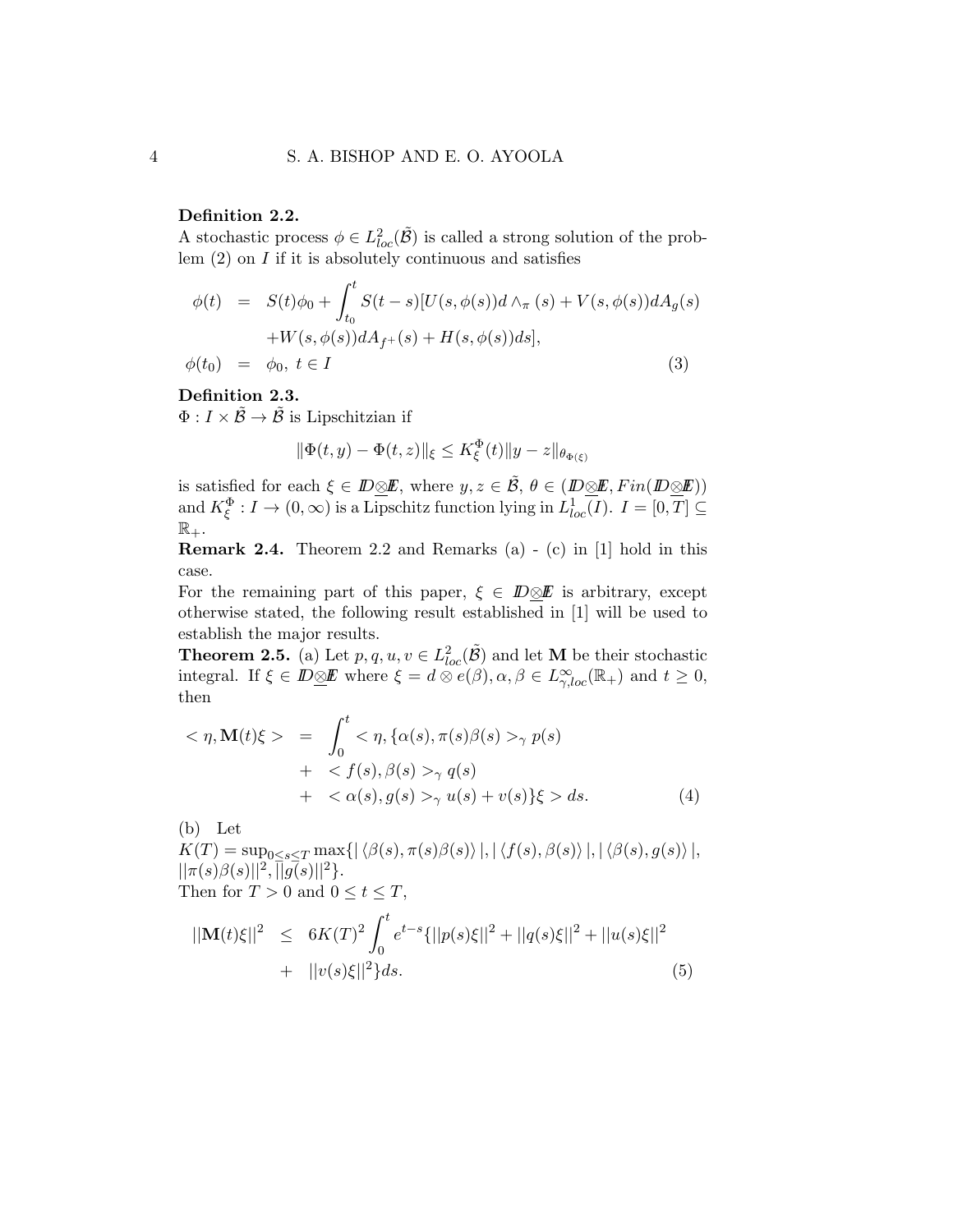(c) Let  $0 \leq s \leq t \leq T$ . Then

$$
||(\mathbf{M}(t) - \mathbf{M}(s))\xi||^2 \le 6K(T)^2 \int_0^t e^{t-\tau} \{ ||p(\tau)\xi||^2 + ||q(\tau)\xi||^2 + ||q(\tau)\xi||^2 + ||u(\tau)\xi||^2 \} d\tau.
$$
 (6)

**Note 2.6.** M is absolutely continuous, hence,  $\mathbf{M} \in L^2_{loc}(\tilde{\mathcal{B}})$ .

# 3 Main Results

This section is dedicated to the main results on existence and uniqueness of strong solutions of (2). Subsequently, except otherwise stated,  $t \in I = [t_0, T] \subseteq \mathbb{R}_+$  and  $\xi \in \mathbb{D} \otimes \mathbb{E}$  is arbitrary.

Theorem 3.1.

Suppose that the coefficients  $U, V, W, H \in L^2_{loc}(I \times \tilde{\mathcal{B}})$  are Lipschitzian. Then for  $(t_0, z_0) \in I \times \tilde{A}$  there exists a unique strong solution  $\varphi$  of equation (2) satisfying  $\varphi(t_0) = z_0$ .

**Proof.** To prove the theorem, we make the following assumptions: H<sub>1</sub>. Let  $\{\varphi_n(t)\}_{n>0}$  be a sequence of successive approximations of  $\varphi \in \mathcal{B}$ and

 $H_2$ .  $\varphi_n(t)$ ,  $n \geq 1$  define an absolutely continuous process in  $L^2_{loc}(\tilde{\mathcal{A}})$ . Let  $T > t_0$ ,  $t \in I$  be fixed. Then, we prove  $H_1 - H_2$  as follows. For  $n \geq 0$ , we have

$$
\varphi_{n+1}(t) = S(t)z_0 + \int_{t_0}^t S(t-s)[U(s,\varphi_n(s))d \wedge_{\pi} (s)
$$
  
+ 
$$
V(s,\varphi(s))dA_g^+(s) + W(s,\varphi_n(s))dA_f(s) + H(s,\varphi_n(s))ds].
$$

By hypothesis,  $U(s, z_0), V(s, z_0), W(s, z_0), H(s, z_0) \in \tilde{\mathcal{B}}_s$  for  $s \in [t_0, T]$ while

 $U(., z_0), V(., z_0), W(., z_0), H(., z_0) \in L^2_{loc}(\tilde{\mathcal{B}}).$ 

Therefore, the quantum stochastic integral which defines  $\varphi_1(t)$  exists for  $t \in [t_0, T]$ . By Theorem 2.5,  $\varphi_1(t) \in L^2_{loc}(\tilde{\mathcal{B}})$ . Hence, it implies that each

 $U(s, \varphi_n(s)), V(s, \varphi(s)), W(s, \varphi_n(s))$  and  $H(s, \varphi_n(s) \in L^2_{loc}(\tilde{\mathcal{B}}).$ This proves assumptions  $H_1 - H_2$ .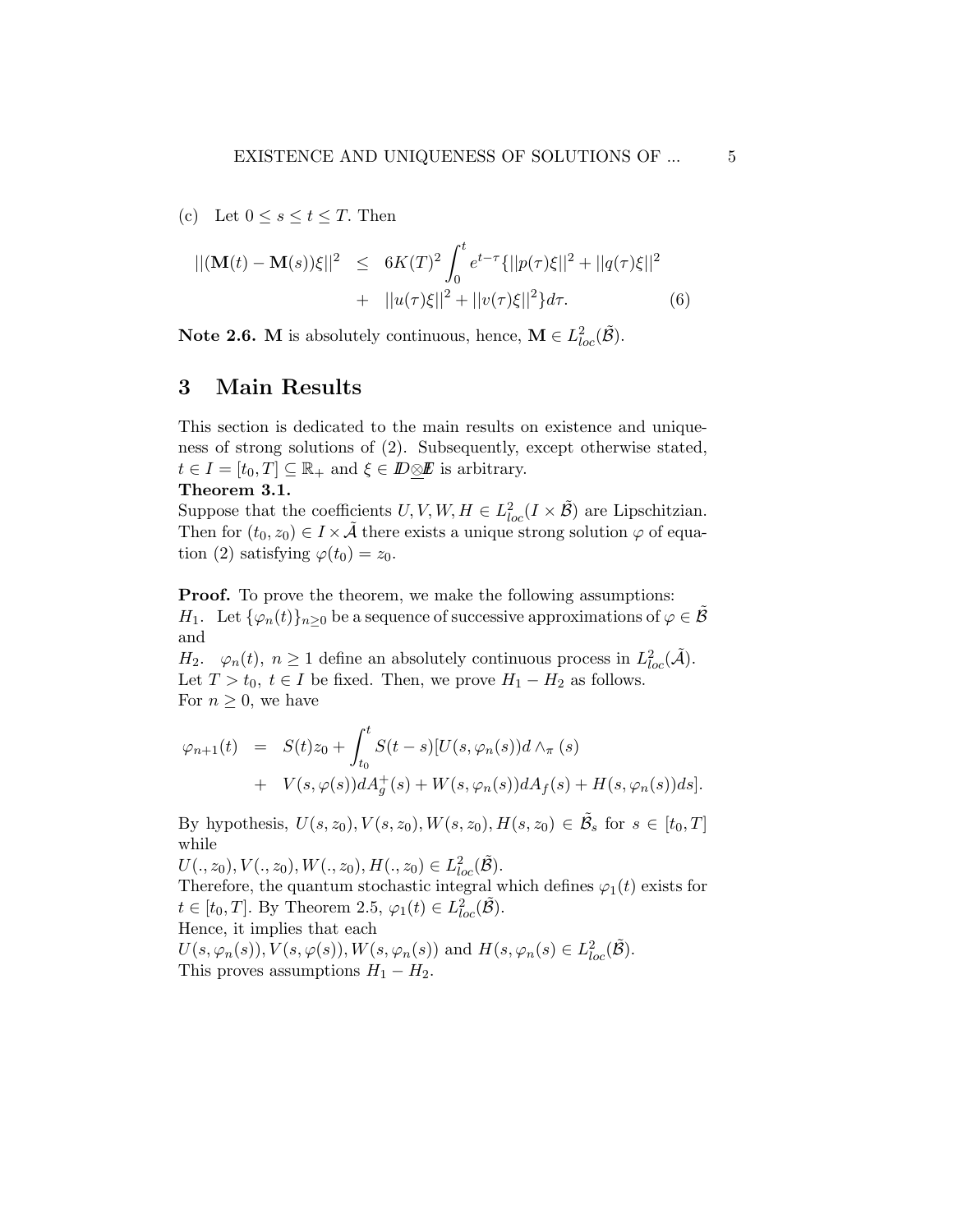Next, we show that the sequence of successive approximations converges as follows:

$$
\|\varphi_{n+1}(t) - \varphi_n(t)\|_{\xi} = \|\int_{t_0}^t S(t-s)[(U(s, \varphi_n(s))-U(s, \varphi_{n-1}(s)))d \wedge_{\pi}(s)+(V(s, \varphi(s)) - V(s, \varphi_{n-1}(s)))dA_g^+(s)+(W(s, \varphi_n(s)) - W(s, \varphi_{n-1}(s)))dA_f(s)+(H(s, \varphi_n(s)) - H(s, \varphi_{n-1}(s)))ds] \|_{\xi}.
$$

By Theorem 2.5 and (v) of Definition 2.1, we get

$$
\|\varphi_{n+1}(t) - \varphi_n(t)\|_{\xi}^2 \leq 6M^2 K(T)^2 \int_{t_0}^t e^{t-s} \{||U(s, \varphi_n(s)) - U(s, \varphi_{n-1}(s))||_{\xi}^2 + ||V(s, \varphi(s)) - V(s, \varphi_{n-1}(s))||_{\xi}^2 + ||W(s, \varphi_n(s)) - W(s, \varphi_{n-1}(s))||_{\xi}^2 + ||H(s, \varphi_n(s)) - H(s, \varphi_{n-1}(s))||_{\xi}^2 ds. \tag{7}
$$

By definition 2.3, we have

 $\Vert M(s,\varphi_n(s)) - M(s,\varphi_{n-1}(s)) \Vert_{\xi} \leq K_{\xi}^{\mathbf{M}}(s) \Vert \varphi_n(s) - \varphi_{n-1}(s) \Vert_{\theta_{\mathbf{M}\xi}},$ for each  $\mathbf{M} \in \{U, V.W, H\}$ . Thus, there exists  $\xi_{\mathbf{M}}^1 \in \theta_{\mathbf{M}}(\xi)$  satisfying

$$
\parallel \varphi_n(s) - \varphi_{n-1}(s) \parallel_{\theta_{\mathbf{M}\xi}} = \parallel \varphi_n(s) - \varphi_{n-1}(s) \parallel_{\xi_{\mathbf{M}}^1}.
$$

Using (7), we obtain

$$
\|\varphi_{n+1}(t) - \varphi_n(t)\|_{\xi}^2 \le NC(T)L_{\xi} \int_{t_0}^t e^{t-s} \|\varphi_n(s) - \varphi_{n-1}(s)\|_{\xi_1}^2 ds
$$
  
= NC(T)L\_{\xi}e^t  

$$
\times \int_{t_0}^t e^{-s} \|\varphi_n(s) - \varphi_{n-1}(s)\|_{\xi_1}^2 ds. \tag{8}
$$

Where

$$
\| \varphi_n(s) - \varphi_{n-1}(s) \|_{\xi_1} = \max_{\mathbf{M} \in \{U, V. W, H\}} \| \varphi_n(s) - \varphi_{n-1}(s) \|_{\xi^1_{\mathbf{M}}}.
$$
 (9)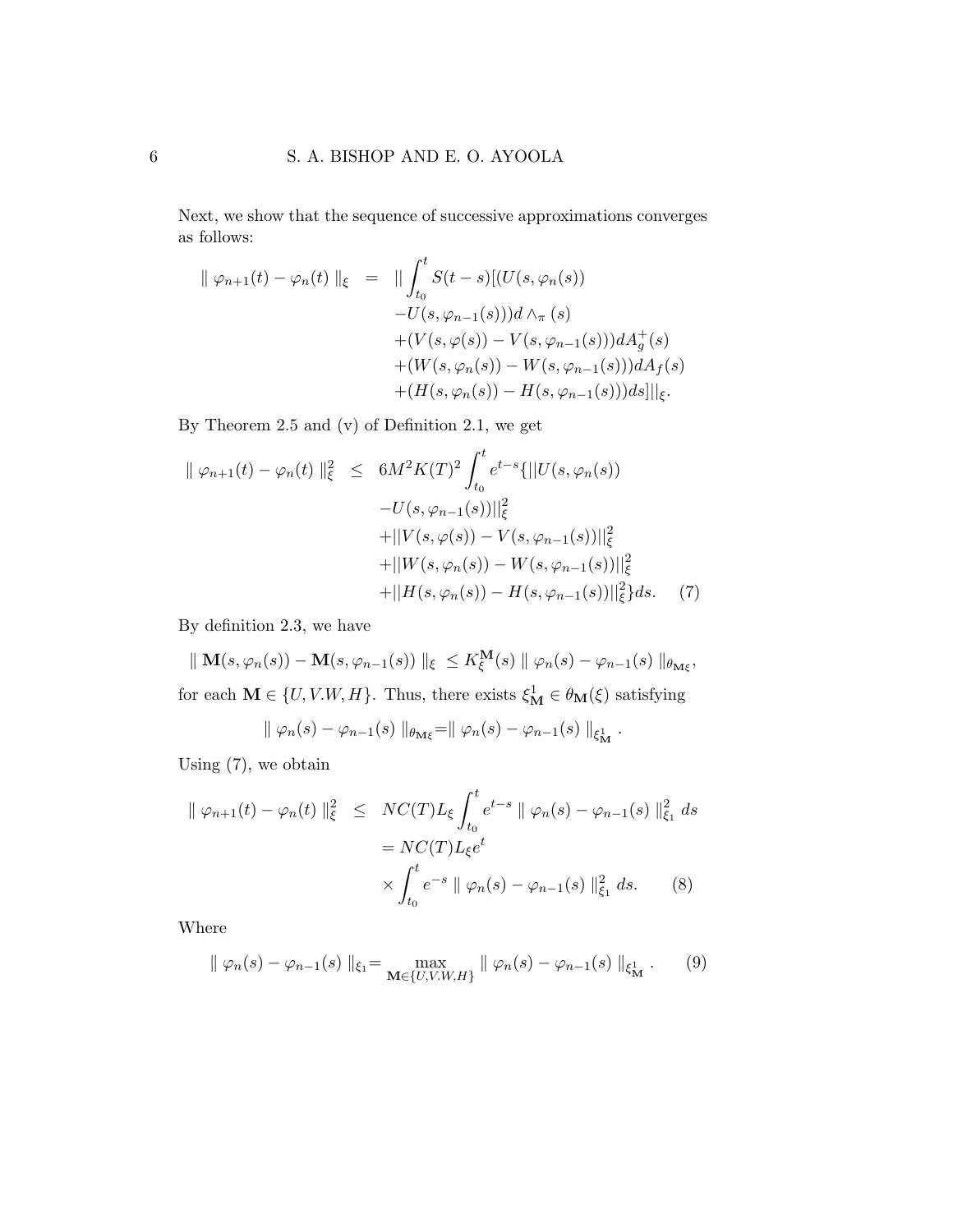and  $N = M^2$ ,  $C(T) = 6K(T)^2$ ,

$$
L_{\xi} = \text{ess} \sup_{s \in [0,T]} \left[ K_{\xi}(s) = \sum_{\mathbf{M} \in \{U, V. W, H\}} K_{\xi}^{\mathbf{M}}(s)^{2} \right].
$$

Continuing the iteration and replacing  $\xi_2$  with  $\xi_1$  in (9), yields

$$
\|\varphi_{n+1}(t) - \varphi_n(t)\|_{\xi}^2 \le N^2 C(T)^2 L_{\xi} L_{\xi_1} e^t
$$
  
\$\times \int\_{t\_0}^t \int\_{t\_0}^s e^{-s'} \|\varphi\_{n-1}(e^{-s'}) - \varphi\_{n-2}(e^{-s'})\|\_{\xi\_2}^2 ds' ds\$  
\$\le N^n C(T)^n \mathbf{M}(\xi)^n e^t \int\_{t\_0}^t ds\_1 \int\_{t\_0}^{s\_1} ds\_2 ... \int\_{t\_0}^{s\_{n-2}} ds\_{n-1}\$  
\$\times \int\_{t\_0}^{s\_{n-1}} e^{-s\_n} \|\varphi\_1(s\_n) - \varphi\_0(s\_n)\|\_{\xi}^2 ds\_n, \qquad (10)\$

where  $\mathbf{M}_n(\xi) = \max\{L_{\xi,j}, j = 0, 1, ..., n-1\}, \, \mathbf{M}(\xi) = \sup_{n \in \mathbb{N}} \{ \mathbf{M}_n(\xi) \},$ and  $L_{\xi,j}, j = 0, 1, ..., n-1$  are positive real numbers.

Since the map  $s \longrightarrow \|\varphi_1(s) - z_0\|_{\xi}$  is continuous on I, we obtain,  $R_{\xi_n} = \sup_{s \in I} ||\varphi_1(s) - z_0||_{\xi_n} < \infty$  and put  $R_{\xi} = \sup_{n \in \mathbb{N}} \{R_{\xi_n}\}\$ in (10) to get

$$
\| \varphi_{n+1}(t) - \varphi_n(t) \|_{\xi}^2 \leq [NC(T)\mathbf{M}(\xi)]^n e^T \frac{T^n}{n!} R_{\xi}^2, n = 0, 1, 2, ....
$$

For  $n > k$  we get,

$$
\|\varphi_{n+1}(t) - \varphi_{k+1}(t)\|_{\xi} = \|\Sigma_{m=k+1}^{n}(\varphi_{m+1}(t) - \varphi_{m}(t))\|_{\xi}
$$
  

$$
\leq \Sigma_{m=k+1}^{n} \|\varphi_{m+1}(t) - \varphi_{m}(t)\|_{\xi}
$$
  

$$
\leq e^{\frac{T}{2}} R_{\xi} \sum_{m=k+1}^{n} \left( \frac{[NC(T)\mathbf{M}(\xi)]^{m} T^{m}}{m!} \right)^{\frac{1}{2}} < \infty.
$$

Showing that  $\varphi_n(t)$  is a Cauchy sequence in  $\tilde{\mathcal{B}}$  and converges uniformly to  $\varphi(t)$ .

Now since  $\varphi_n(t)$  is adapted and absolutely continuous, the same is true for  $\varphi(t)$ .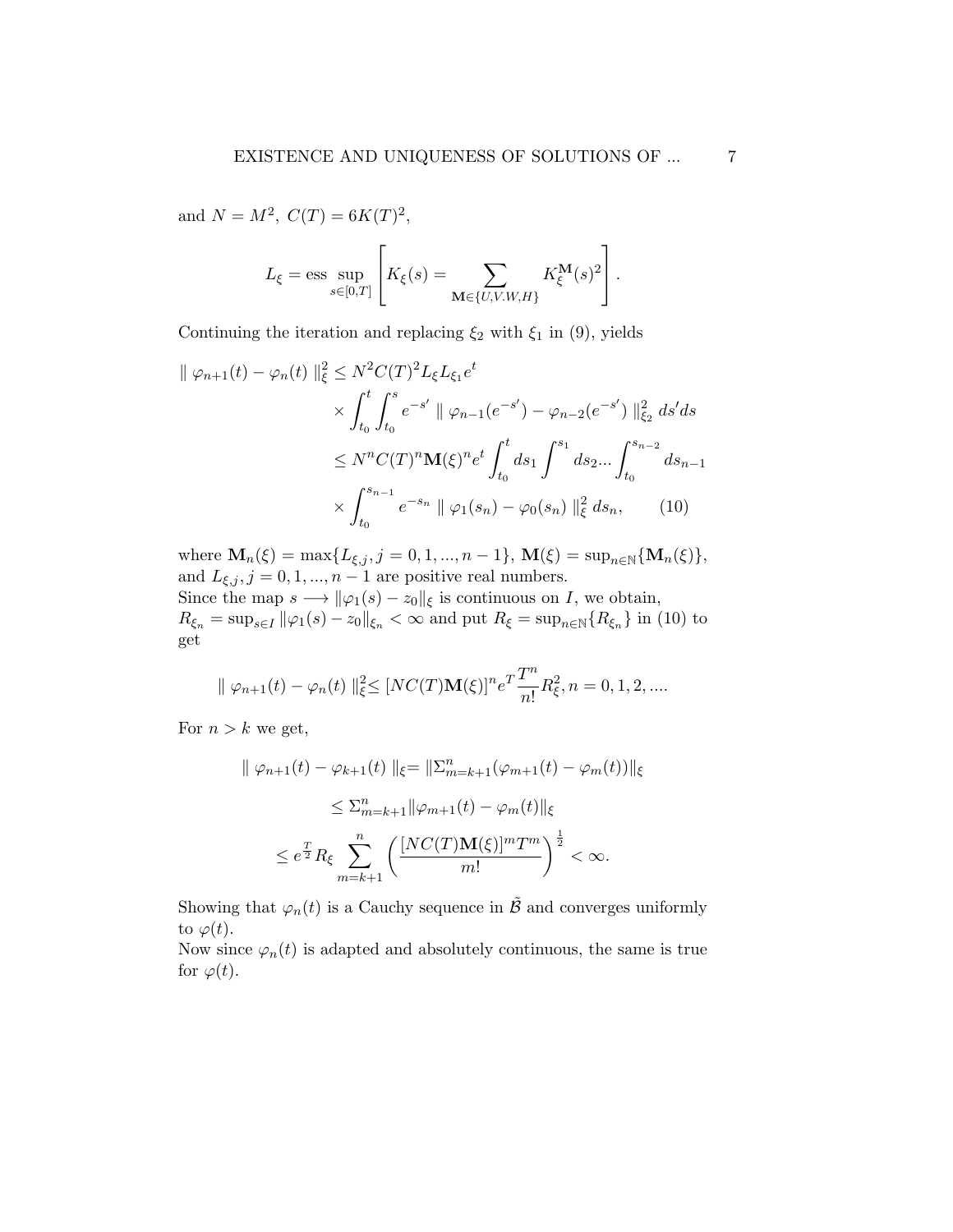Next, we show that  $\varphi(t)$  satisfies Eq. (2). Let  $\varphi(t_0) = z_0$  and by (8), there exists  $\xi \in \mathbb{D} \otimes \mathbb{E}$  such that

$$
\|\int_{t_0}^t S(t-s)[U(s,\varphi_n(s))d\wedge_{\pi}(s)+V(s,\varphi_n(s))dA_g^+(s)\n+W(s,\varphi_n(s))dA_f(s)+H(s,\varphi_n(s))ds]\|_{\xi}^2
$$
\n
$$
-\|\int_{t_0}^t S(t-s)[U(s,\varphi(s))d\wedge_{\pi}(s)\n+V(s,\varphi(s))dA_g^+(s)+W(s,\varphi(s))dA_f(s)\n+ H(s,\varphi(s))ds]\|_{\xi}^2
$$
\n
$$
= \|\int_{t_0}^t S(t-s)(P(s,\varphi_n(s))-P(s,\varphi(s)))ds\|_{\xi}^2
$$
\n
$$
\le NC(T)L_{\xi}e^t \times \int_{t_0}^t e^{-s} \|\varphi_n(s)-\varphi(s)\|_{\xi}^2 ds \to 0 \text{ as } n \to \infty.
$$

Since  $\varphi_n(s) \to \varphi(s)$  in  $\tilde{\mathcal{B}}$  uniformly on  $[t_0, T]$ , we have

$$
\varphi(t) = \lim_{n \to \infty} \varphi_{n+1}(t)
$$
  
\n
$$
= S(t)z_0 + \lim_{n \to \infty} (\int_{t_0}^t S(t-s)(U(s, \varphi_n(s))d \wedge_\pi (s))
$$
  
\n
$$
+ V(s, \varphi_n(s))dA_g^+(s)
$$
  
\n
$$
+ W(s, \varphi_n(s))dA_f(s) + H(s, \varphi_n(s))ds)
$$
  
\n
$$
= S(t)z_0 + \int_{t_0}^t S(t-s)(U(s, \varphi(s))d \wedge_\pi (s))
$$
  
\n
$$
+ V(s, \varphi(s))dA_g^+(s)
$$
  
\n
$$
+ W(s, \varphi(s))dA_f(s) + H(s, \varphi(s))ds), t \in I.
$$

This shows that  $\varphi(t)$  is a solution of Eq. (2).

#### Uniqueness

Suppose that  $y(t), t \in [t_0, T]$  is another adapted absolutely continuous solution with  $y(t_0) = z_0$ , then just as we established the above result, we obtain

$$
\|\varphi(t) - y(t)\|_{\xi}^2 \leq [NC(T)\mathbf{M}(\xi)]^n e^T \frac{T}{n!} \sup_{t \in I} \|\varphi(t) - y(t)\|_{\xi}^2 < \infty. \tag{11}
$$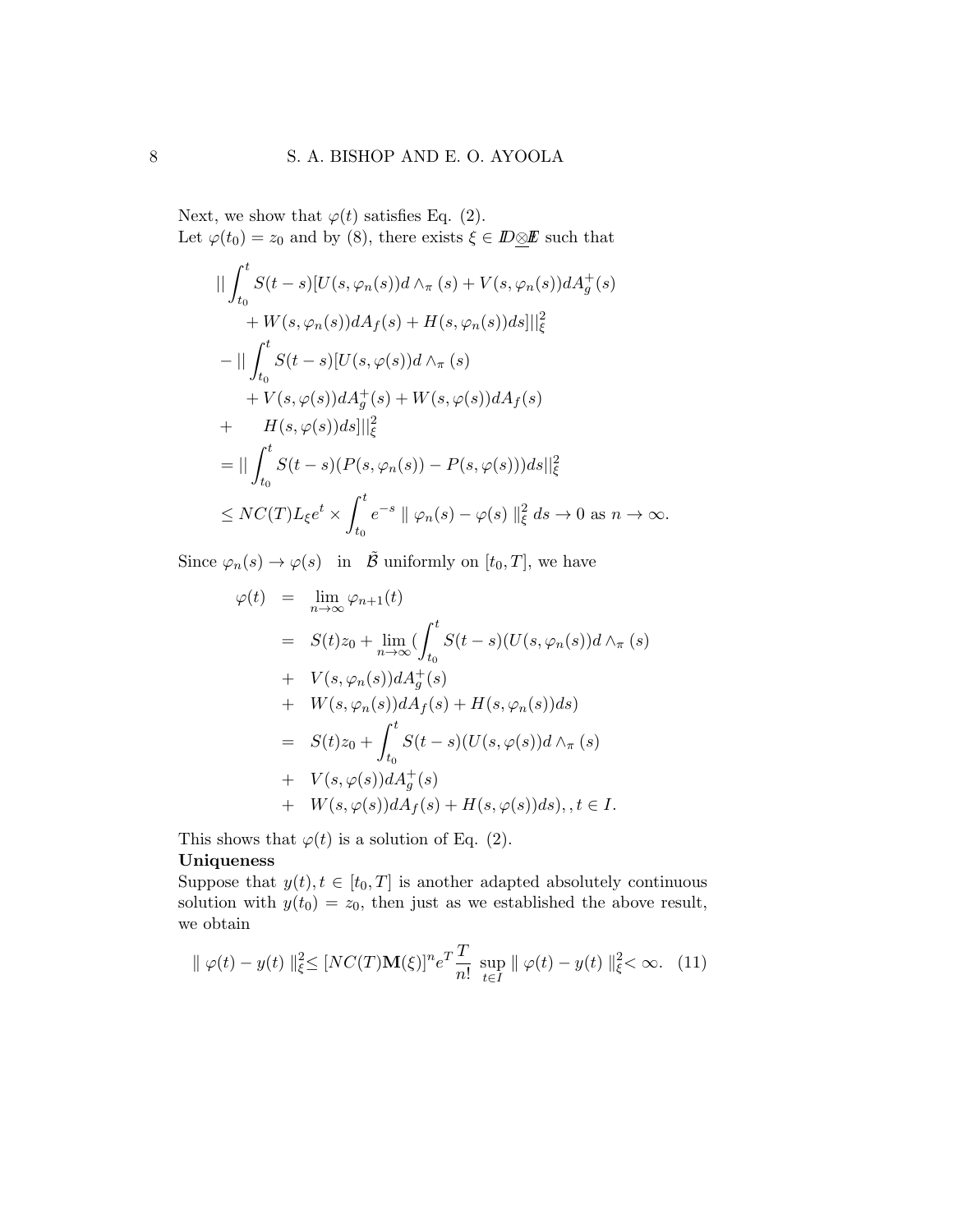By the right hand side of Eq. (11), we conclude that for  $n \in \mathbb{N}$ ,  $\|\varphi(t) - y(t)\|_{\xi} = 0$  and  $\varphi(t) = y(t)$  on  $\mathbb{D}\otimes\mathbb{E}$ ,  $t \in I$ . Hence the solution is unique.

### 4 Stability

In this section, we show that under the condition (v) of Definition 2.1, the solution of  $Eq.(2)$  is stable.

(a) let the coefficients U, V, W, H satisfy the conditions of Theorem 3.1 and let  $z(t), y(t), t \in [t_0, T]$  be solutions of Eq. (2) such that  $z(t_0) = z_0$ and  $y(t_0) = y_0, z_0, y_0 \in \tilde{\mathcal{B}}$ . The solution  $z(t)$  is stable under the changes in the initial condition over a finite time interval as follows: (b) Let  $L_{\xi}$ , N and  $C(T)$  be constants such that

$$
L_{\xi} = \text{ess} \sup_{s \in I} K_{\xi}(s), \ C(T) = 12K(T)^2 \text{ and } N = M^2
$$

where  $K(T)$  is as defined in Theorem 2.3 and  $||S(t)||_{\xi}$  by (v) of Definition 2.1.

(c) Define the function  $K_{\xi}(s)$  as

$$
K_{\xi}(s) = \sum_{\mathbf{M} \in \{U, V. W, H\}} (K_{\xi}^{\mathbf{M}}(s))^2
$$

**Theorem 4.1.** Let the conditions of Definition 2.1 hold and let  $\epsilon > 0$ be given. Then there exists  $\delta > 0$  such that if  $||z_0 - y_0||_{\epsilon} < \delta$ , then  $||z(t) - y(t)||_{\xi} < \epsilon, \forall t \in [0, T].$ 

### Proof:

Let  $z_n(t), y_n(t), n = 0, 1, ...$  be the iterates corresponding to  $z_0, y_0$  respectively. Let  $z_0(t) = z_0$  and  $y_0(t) = y_0$ ,  $0 \le t \le T$ . Then we get

$$
\| z_{n+1}(t) - y_{n+1}(t) \|_{\xi} \le \| S(t-s)(z_0 - y_0) \|_{\xi}
$$
  
+ 
$$
\| \int_{t_0}^t S(t-s) [(U(s, z_n(s)) - U(s, y_n(s)))d \wedge_{\pi} (s) + (V(s, z(s)) - V(s, y_n(s)))dA_g^+(s) + (W(s, z_n(s)) - W(s, y_n(s)))dA_f(s) + (H(s, z_n(s)) - H(s, y_n(s)))dS\|_{\xi}
$$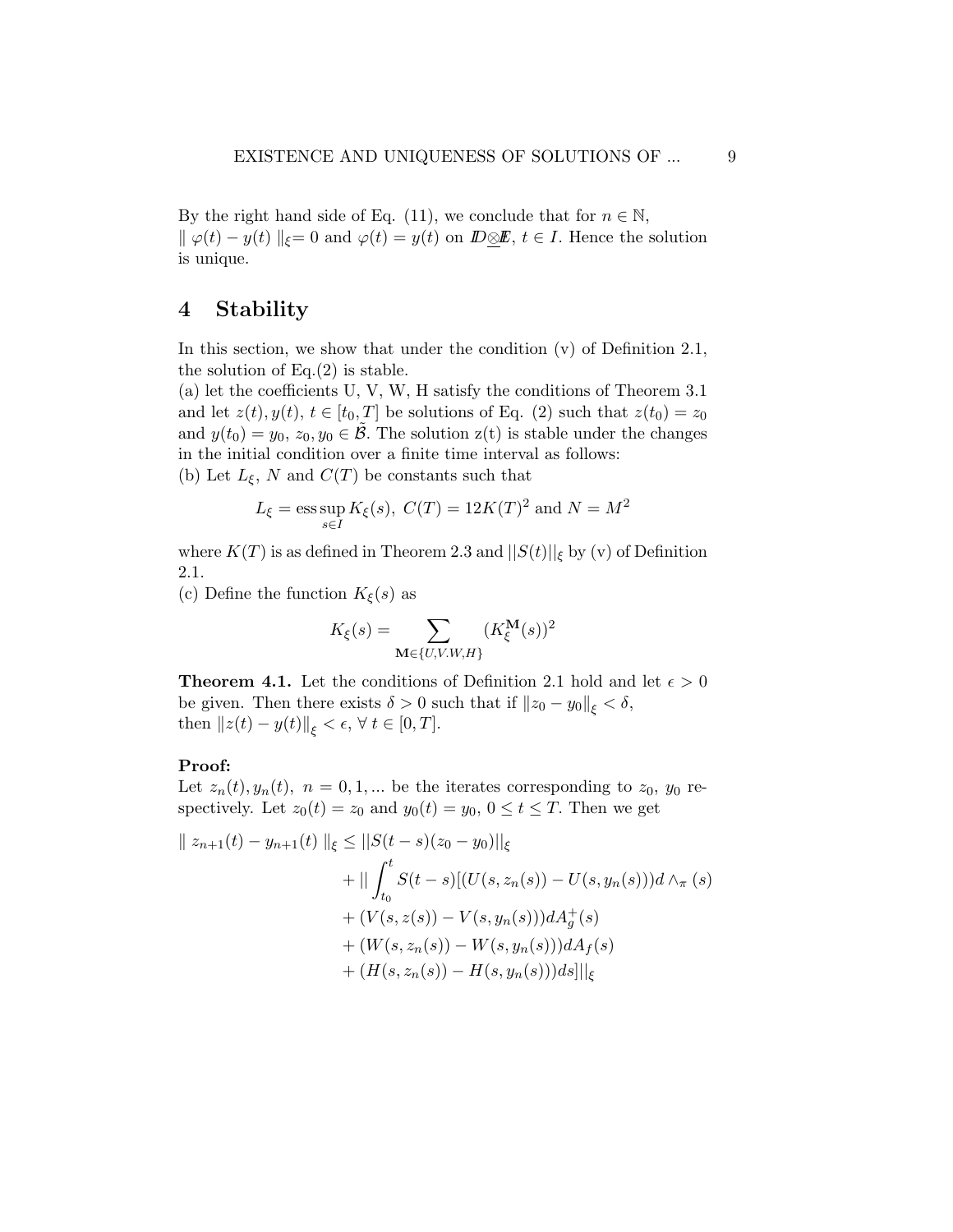So that by applying Theorem 2.5 and condition (v) of Definition 2.1, we obtain

$$
\| z_{n+1}(t) - y_{n+1}(t) \|_{\xi}^{2} \le 2M^{2} \| z_{0} - y_{0} \|_{\xi}^{2}
$$
  
+  $2M^{2} \| \int_{t_{0}}^{t} S(t - s) [(U(s, z_{n}(s)) - U(s, y_{n}(s)))d \wedge_{\pi} (s) + (V(s, z(s)) - V(s, y_{n}(s)))dA_{g}^{+}(s) + (W(s, z_{n}(s)) - W(s, y_{n}(s)))dA_{f}(s) + (H(s, z_{n}(s)) - H(s, y_{n}(s)))ds] \|_{\xi}^{2}$ 

$$
\| z_{n+1}(t) - y_{n+1}(t) \|_{\xi}^{2} \leq 2N \| z_{0} - y_{0} \|_{\xi}^{2}
$$
  
+ 
$$
NC(T) \int_{t_{0}}^{t} e^{s-t} \{ ||U(s, z_{n}(s)) - U(s, y_{n}(s))||_{\xi}^{2}
$$
  
+ 
$$
||V(s, z(s)) - V(s, y_{n}(s))||_{\xi}^{2}
$$
  
+ 
$$
||(W(s, z_{n}(s)) - W(s, y_{n}(s))||_{\xi}^{2}
$$
  
+ 
$$
(H(s, z_{n}(s)) - H(s, y_{n}(s)))||_{\xi}^{2} \} ds.
$$

Since Definition 2.3 also holds for the coefficients  $U, V, W, H$ , we find elements  $\xi_{{\bf M},1} \in \theta_{\bf M}(\xi) \in Fin({I\!D} \underline{\otimes} I\!\!E), \, {\bf M} \in \{U,V,W,H\}$  such that

$$
\| z_{n+1}(t) - y_{n+1}(t) \|_{\xi}^{2} \le 2N \| z_{0} - y_{0} \|_{\xi}^{2} + NC(T)
$$
  
\n
$$
\times \int_{t_{0}}^{t} e^{t-s_{1}} \Big[ \sum_{\mathbf{M} \in \{U, V, W, H\}} K_{\xi}^{\mathbf{M}}(s_{1})^{2} \| z_{n}(s_{1}) - y_{n}(s_{1}) \|_{\xi_{\mathbf{M},1}}^{2} | ds_{1}
$$
  
\n
$$
\le 2N \| z_{0} - y_{0} \|_{\xi}^{2}
$$
  
\n
$$
+ NC(T) L_{\xi} e^{t} \int_{t_{0}}^{t} e^{-s_{1}} \| z_{n}(s_{1}) - y_{n}(s_{1}) \|_{\xi}^{2} ds_{1}.
$$
 (12)

where  $\xi_1 \in \xi_{\mathbf{M},1} : \mathbf{M} \in \{U, V.W, H\}$  satisfies

$$
\|\varphi_n(s) - \varphi_{n-1}(s)\|_{\xi_1}^2 = \max_{\mathbf{M} \in \{U, V. W, H\}} \|\varphi_n(s) - \varphi_{n-1}(s)\|_{\xi_{\mathbf{M},1}}^2,
$$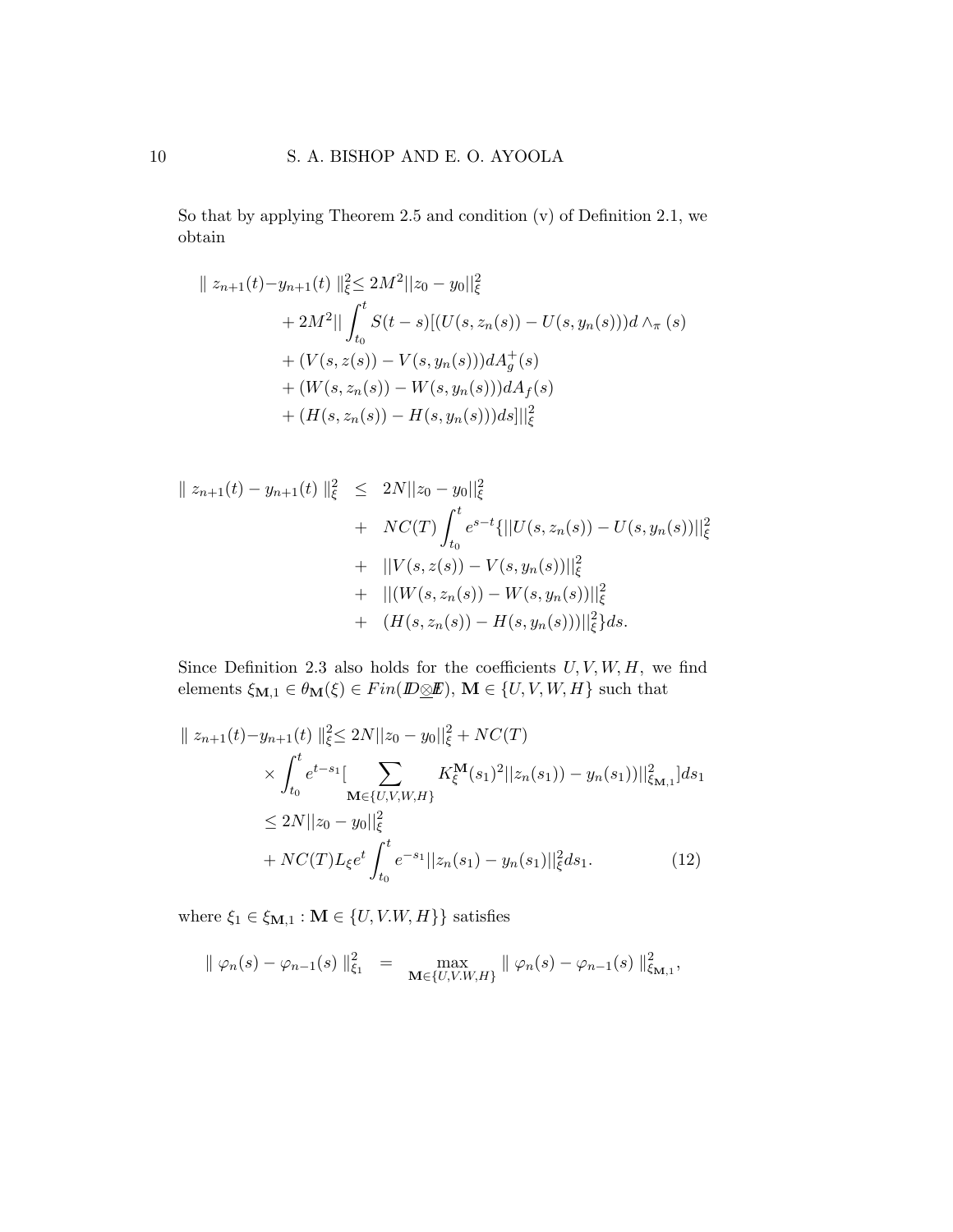where  $s \in I$ . Also, if we have  $\xi_2 \in \mathbb{D} \otimes \mathbb{E}$  then,

$$
\| z_n(s_1) - y_n(s_1) \|_{\xi}^2 \le 2N \| (z_0 - y_0) \|_{\xi_1}^2 + NC(T) L_{\xi_1} \int_{s_1}^t e^{s_1 - s_2} ||z_{n-1}(s_2) - y_{n-1}(s_2)||_{\xi_2}^2 ds_2.
$$

By (12), we obtain for  $t \in [0, T]$ ,

$$
\| z_{n+1}(t) - y_{n+1}(t) \|_{\xi}^{2} \leq 2N \| (z_{0} - y_{0}) \|_{\xi}^{2}
$$
  
+  $2NC(T) \| z_{0} - y_{0} \|_{\xi}^{2} L_{\xi} e^{t} \int_{0}^{t} e^{-s_{1}} ds_{1}$   
+  $N^{2}C(T)^{2} L_{\xi} L_{\xi_{1}} e^{t}$   
 $\times \int_{0}^{t} \int_{0}^{s_{1}} e^{-s_{2}} ||z_{n-1}(s_{2}) - y_{n-1}(s_{2}) ||_{\xi_{2}}^{2} ds_{2} ds_{1}.$ 

Continuous iterations yields,

$$
\| z_{n+1}(t) - y_{n+1}(t) \|_{\xi}^{2} \leq 2N \| z_{0} - y_{0} \|_{\xi}^{2} + 2NC(T) \| z_{0} - y_{0} \|_{\xi_{1}}^{2} L_{\xi} e^{T} t + 2N^{2}C(T)^{2} \| z_{0} - y_{0} \|_{\xi_{2}}^{2} L_{\xi} L_{\xi_{1}} e^{T} \int_{0}^{t} \int_{0}^{s_{1}} ds_{2} ds_{1} + 2N^{3}C(T)^{3} \| z_{0} - y_{0} \|_{\xi_{2}}^{2} L_{\xi} L_{\xi_{1}} L_{\xi_{2}} e^{T} \int_{0}^{t} \int_{0}^{s_{1}} ds_{1} + ... + N^{n+1}C(T)^{(n+1)} e^{T} L_{\xi} L_{\xi_{1}} L_{\xi_{2}} ... L_{\xi_{n}} \int_{0}^{t} \int_{0}^{s_{1}} ... \times \int_{0}^{s_{n}} \| z_{0}(s_{n+1}) - y_{0}(s_{n+1}) \|_{\xi_{n+1}}^{2} ds_{1} ds_{2} ds_{3} ... ds_{n+1}.
$$

Now, by letting  $\mathbf{K}(\xi) = \sup_{n \in \mathbb{N}} \{L_{\xi}, L_{\xi_1}, L_{\xi_2}, ..., L_{\xi_n}\},$  $\eta_n \in \{\xi, \xi_1, \xi_2, ..., \xi_n, \xi_{n+1}\}\$  so that if

$$
||z_0 - y_0||_{\eta_n} = \max{||z_0 - y_0||_{\xi_j}, j = 0, 1, ..., n + 1},
$$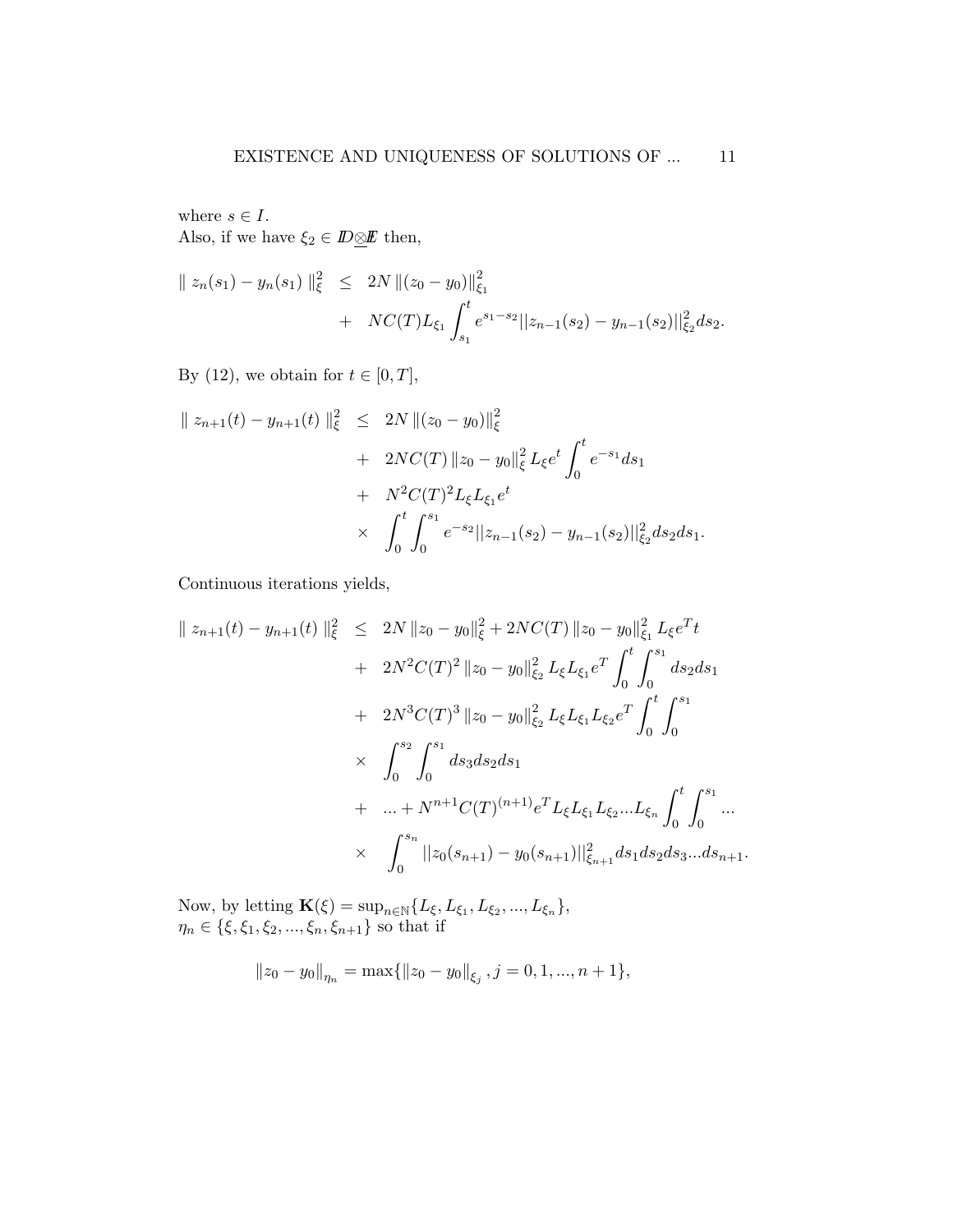we obtain

$$
\| z_{n+1}(t) - y_{n+1}(t) \|_{\xi}^2 \leq 2e^T \| z_0 - y_0 \|_{\eta_n}^2 \sum_{m=0}^{n+1} [NC(T)K(\xi)]^m \frac{T^m}{m!}
$$
  

$$
\leq 2 \| z_0 - y_0 \|_{\eta_n}^2 e^{(NC(T)K(\xi) + T)}.
$$
 (13)

Thus, by taking the square root of both sides of (13) and letting  $n \to \infty$ , we obtain  $||z(t) - y(t)||_{\varepsilon} \leq \epsilon$ .

Take  $\delta = \epsilon [2e^{(NC(T)\mathbf{K}(\xi)T+T)}]^{-\frac{1}{2}}$ , for all  $t \in [0, T]$ , and the desired result is obtained.

**Remark 4.2** If  $N < 1$ , we obtain the results in [1].

#### Acknowledgments

The authors are grateful to the anonymous referee(s) for their useful comments.

## References

- [1] E. O. Ayoola, A. W. Gbolagade, Further Results on Existence, Uniqueness and Stability of Strong Solutions of Quantum Stochastic Differential Equations, Applied mathematics letters 18(2005) 219- 227.
- [2] E. O. Ayoola, Existence and stability results for strong solutions of Lipschitzian quantum stochastic differential equations. Stoch. Anal. and Appl.,  $20(2)(2002)$ ,  $263-281$ .
- [3] S. A. Bishop, E. O. Ayoola and G. J. Oghonyon, Existence of mild solution of impulsive quantum stochastic differential equation with nonlocal conditions, Anal. Math. Phys. 7(3)(2017), 255-265.
- [4] S. A. Bishop and E. O. Ayoola, On topological properties of solution sets of non Lipschitzian quantum stochastic differential inclusions, Anal. Math. Phys. 2015, DOI 10.1007/s13324-015-0109-1.
- [5] S. A. Bishop, On continuous selection sets of non Lipschitzian quantum stochastic evolution inclusions, Int. J. of Stoch. Anal. Vol. 2015, Article ID 834194, pp. 5, http://dx.doi.org/10.1155/2015/834194.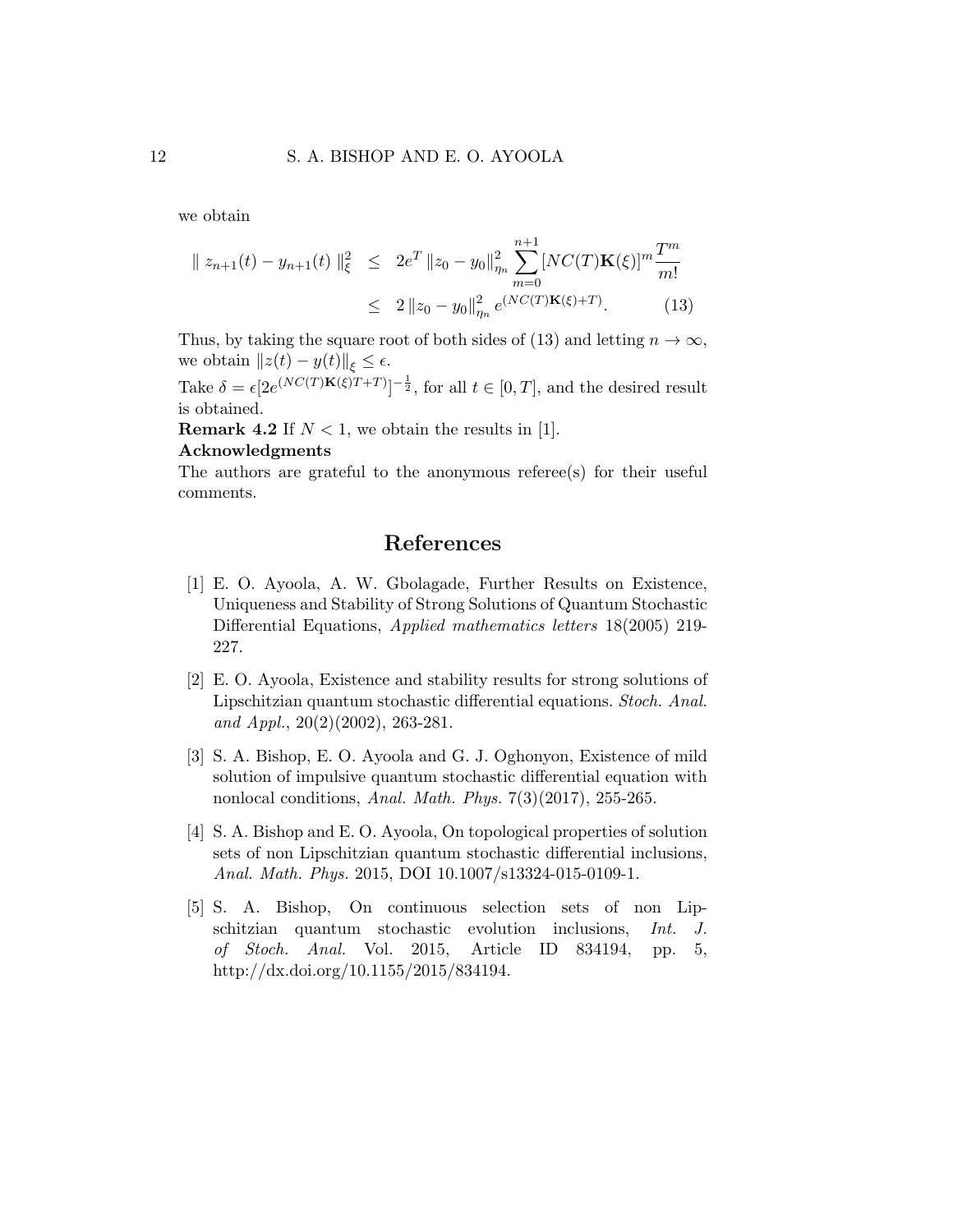- [6] G.O.S. Ekhaguere, Topological solutions of non commutative stochastic differential equations Stoch. Anal. and Appl. 25(9)(2007), 961-993.
- [7] G.O.S. Ekhaguere, Quantum stochastic evolutions, Int. J. of Theor. Phys., 35(9)(1996), 1909 - 1946.
- [8] E. Hille, Functional analysis and semi-groups, Amer. Math. Soc., 1949, N.Y.
- [9] R. L. Hudson and K. R. Parthasarathy, Quantum Ito's formulae and stochastic evolutions. Comm. Math. Phys., 93(1984), 301-3249.
- [10] S. V. Lototsky, B. L. Rozovskii, Wiener chaos solutions of linear stochastic evolution equations, The Annals of Prob., 34(2)(2006), 638-662.
- [11] M. McKibben, Discovering evolution equations with applications: Vol. 1-Deterministic equations (Chapman & Hall/CRC Applied Mathematics and Nonlinear Science) 1st Edition, 2010 London N.Y.
- [12] M. O. Ogundiran, On the existence and uniqueness of solution of impulsive quantum stochastic differential equation, Differential equations and control processes, N 2(2013), 63-73.
- [13] B. L. Rozovskii, Stochastic differential equations: theory and applications, interdisciplinary mathematical sciences, A Volume in Honor of Professor Boris L. Rozovskii, April 2007, pp. 420.
- [14] M. C. Veraar, Non-autonomous stochastic evolution equations and applications to stochastic partial differential equations, J. Evol.  $Equ., 10$  (2010), 85-127.
- [15] S. Zheng, Nonlinear evolution equations, monograhps and surveys in pure and applied mathematics, Chapman and Hall/CRC, 2004 pp. 304, London N.Y.

#### Sheila Amina Bishop

Department of Mathematics Assistant Professor of Mathematics